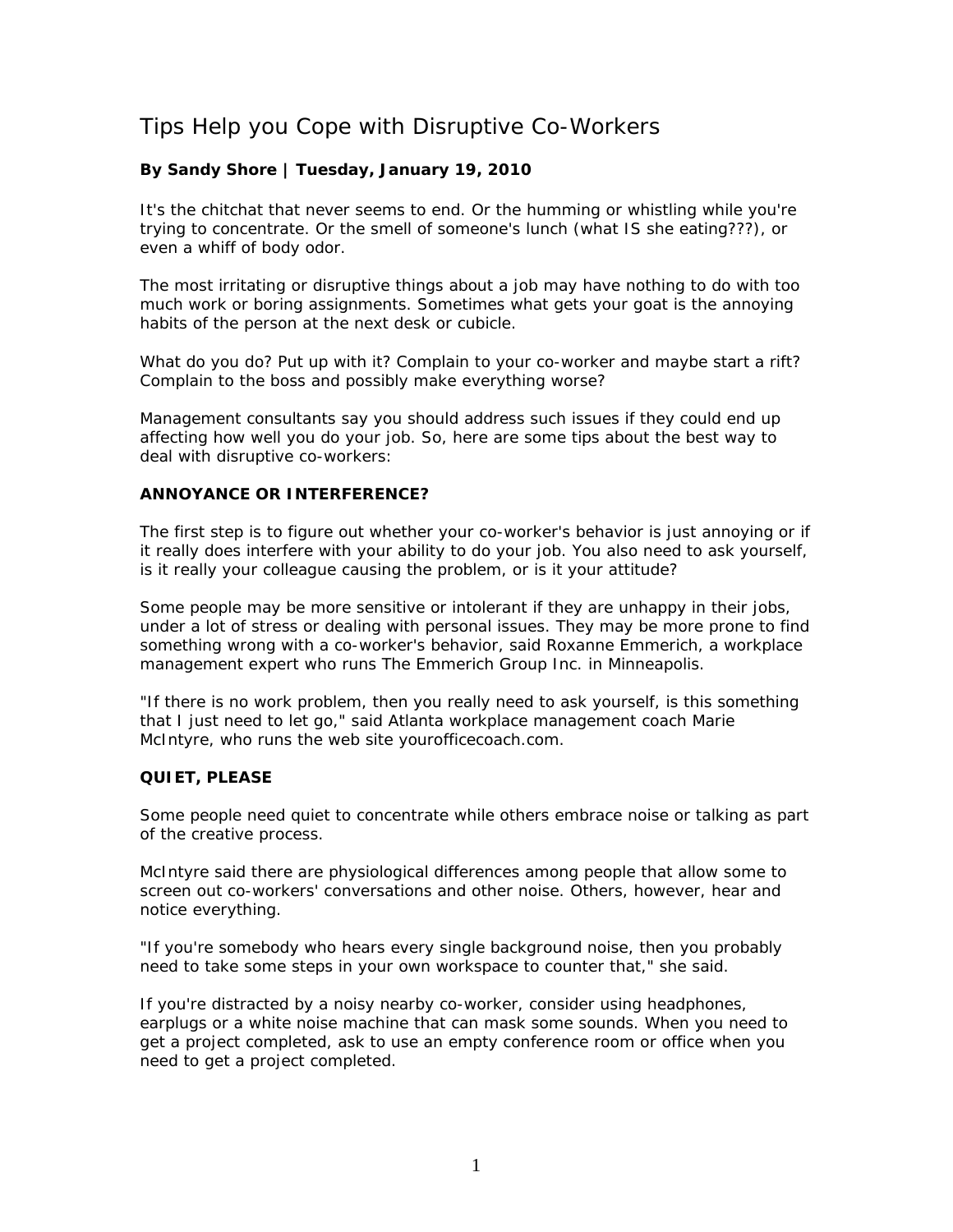You might also ask your boss if you can move to a different desk. Some managers rearrange desks to cluster employees who need quiet in one area and those who aren't bothered by noise in another. The goal is to make it more comfortable for employees and improve productivity.

Emmerich once had an employee who was likable, kind and conscientious but "incapable of using her inside voice."

When it became difficult for employees around the woman to get their work done, Emmerich moved her to a back corner of the office. Problem solved.

Also ask to move if your problem isn't just your neighbor, but the fact that you're located in a spot where people tend to congregate, such as an intersection of paths among cubicles or outside the boss' door.

#### **THE CONVERSATION**

When those steps don't work, it's time for a conversation with your co-worker. Often, colleagues don't realize they are creating problems and are willing to make changes, the experts say.

Explain to your colleague that his or her behavior is interfering with your ability to do your job. Offer an alternative or work out a compromise, Emmerich said. For example, if your co-worker uses a speakerphone and the noise distracts you, ask your colleague to use a headset or a speakerphone in a conference room instead.

The chat doesn't have to be uncomfortable. Make it about work, not personal issues, and frame comments by using "I'' instead of "you" to avoid criticizing or offending your co-worker, McIntyre said.

It's also a good idea to think about what you're going to say ahead of time so you will be better prepared.

Katie Weaver, a receptionist and secretary at The First Citizens National Bank in Upper Sandusky, Ohio, said co-workers used to stop by her desk in the lobby to talk about families, their weekend - just about anything.

With 10 phone lines to answer and customers to greet, Weaver said the chats interfered with her work but she was reluctant to say anything because she didn't want to hurt anyone's feelings.

She solved the problem by using Emmerich's suggestions. She explained to her coworkers that she loved to hear their news but it was stopping her from doing her job. She asked if they could catch up on a lunch break or after hours.

Weaver said her co-workers were understanding.

"You can do it in a fun way and get the point across," she said.